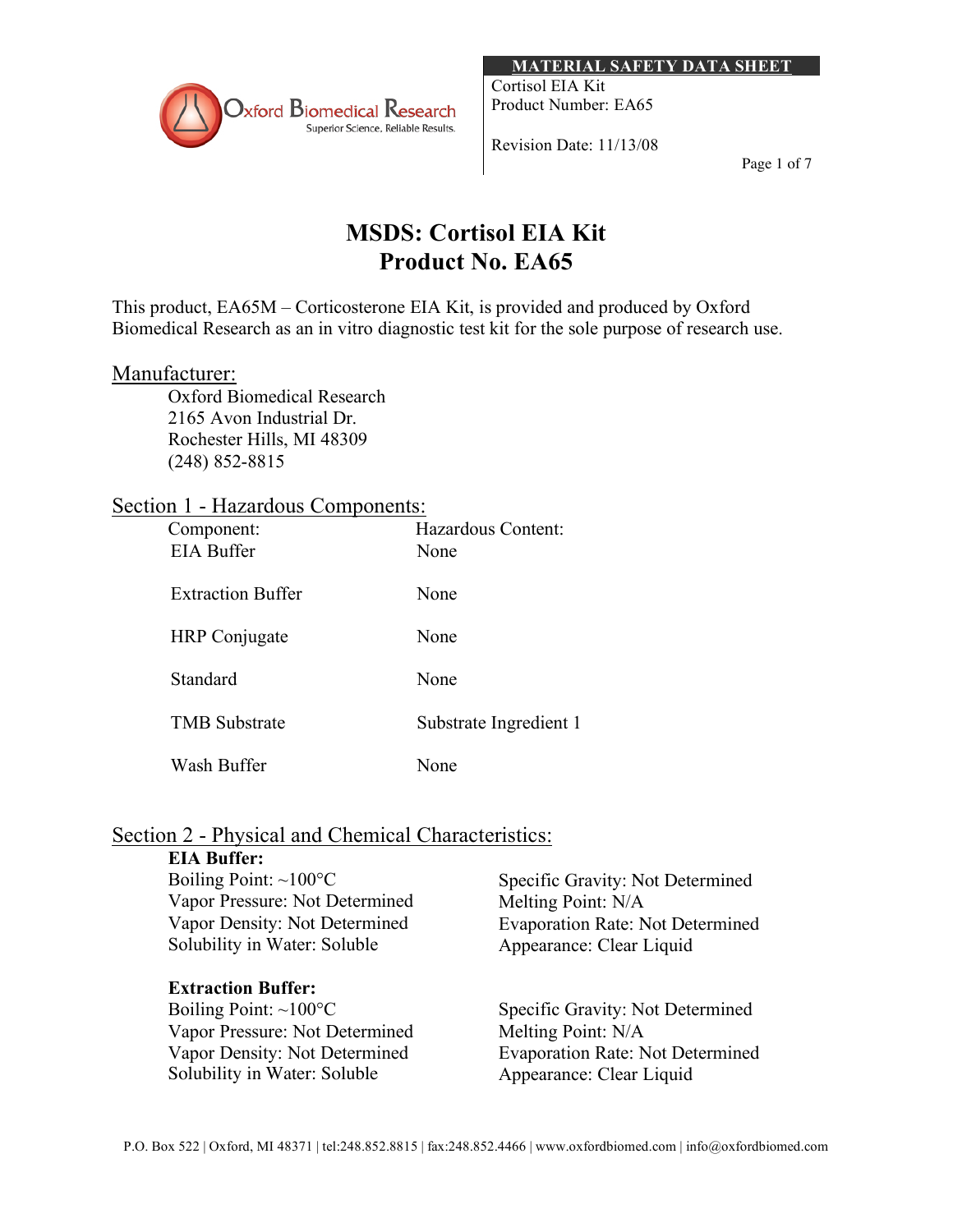#### **HRP Conjugate:**

Boiling Point:  $\sim$ 100 $\degree$ C Vapor Pressure: Not Determined Vapor Density: Not Determined Solubility in Water: Soluble

#### **Standard:**

Boiling Point:  $\sim 100^{\circ}$ C Vapor Pressure: Not Determined Vapor Density: Not Determined Solubility in Water: Soluble

#### **TMB Substrate:**

Boiling Point: 81°C Vapor Pressure: 0.29 mm Hg  $\omega$  20 °C Vapor Density:  $3.4$  (Air = 1) Solubility in Water: Soluble

#### **Wash Buffer:**

Boiling Point: ~100°C Vapor Pressure: Not Determined Vapor Density: Not Determined Solubility in Water: Soluble

Specific Gravity: Not Determined Melting Point: N/A Evaporation Rate: Not Determined Appearance: Clear Liquid

Specific Gravity: Not Determined Melting Point: N/A Evaporation Rate: Not Determined Appearance: Clear Liquid

Specific Gravity:  $1.033$  (H<sub>2</sub>0 = 1) Melting Point: N/A Evaporation Rate: Not Determined Appearance: Clear Liquid

Specific Gravity: Not Determined Melting Point: N/A Evaporation Rate: Not Determined Appearance: Clear Liquid

#### Section 3 - Fire and Explosion Hazard Data:

#### **EIA Buffer:**

Flash Point: Not Determined Special Fire Fighting Measures: None Unusual Fire and Explosion Hazards: Carbon monoxide may be produced upon heating. Auto-Ignition Temperature: Not Determined Explosion Limits: Upper: Not Determined Lower: Not Determined

## **Extraction Buffer:**

Flash Point: Not Determined Special Fire Fighting Measures: None Unusual Fire and Explosion Hazards: Carbon monoxide may be produced upon heating. Auto-Ignition Temperature: Not Determined Explosion Limits: Upper: Not Determined Lower: Not Determined

#### **HRP Conjugate:**

Flash Point: Not Determined Special Fire Fighting Measures: Dry Chemical,  $CO<sub>2</sub>$ , Water Spray Unusual Fire and Explosion Hazards: Carbon monoxide may be produced upon heating. Auto-Ignition Temperature: Not Determined Explosion Limits: Upper: Not Determined Lower: Not Determined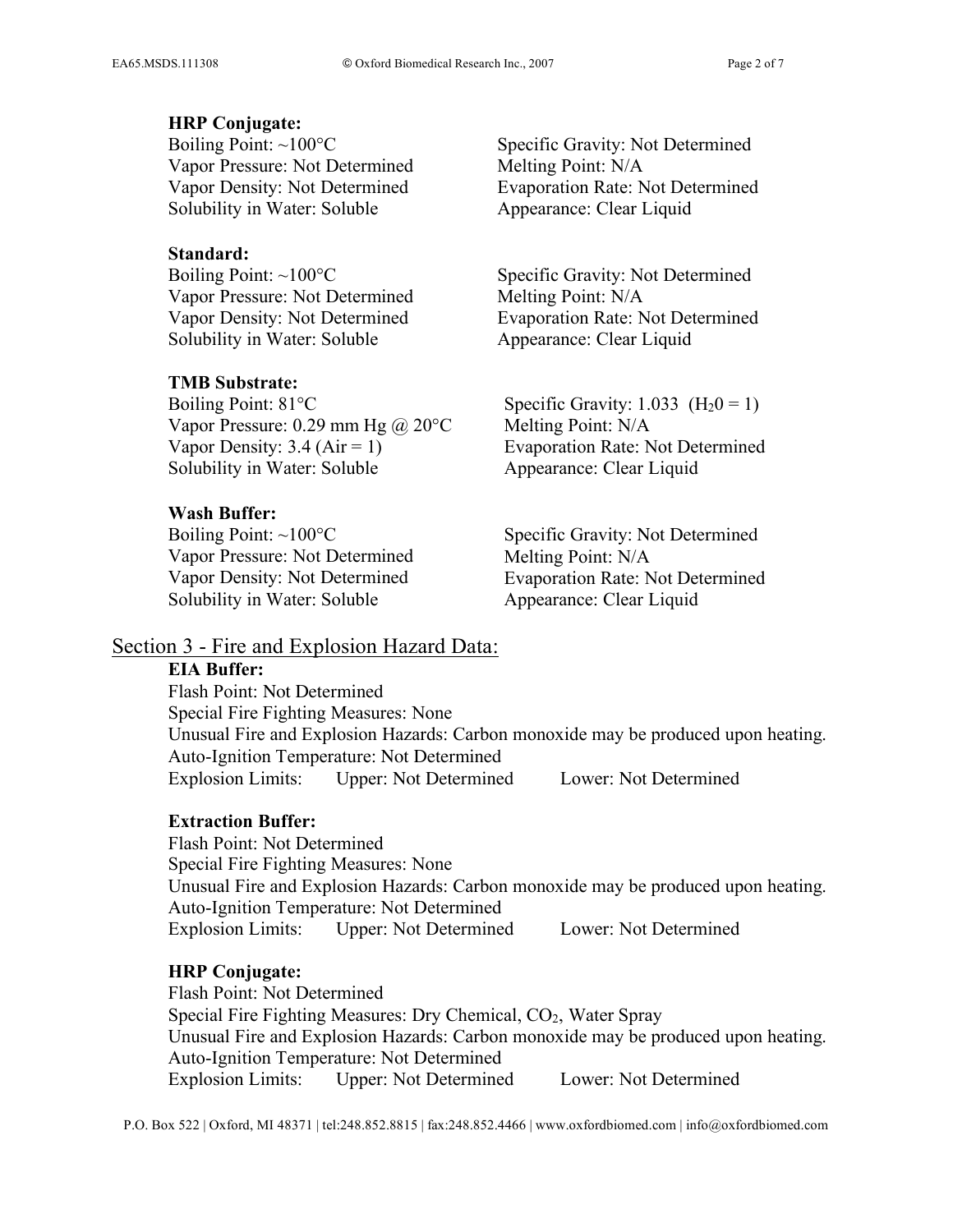#### **Standard:**

Flash Point: Not Determined Special Fire Fighting Measures: Dry Chemical, CO<sub>2</sub>, Water Spray Unusual Fire and Explosion Hazards: Carbon monoxide may be produced upon heating. Auto-Ignition Temperature: Not Determined Explosion Limits: Upper: Not Determined Lower: Not Determined

## **TMB Substrate:**

Flash Point: 103.9°C (187°F) Special Fire Fighting Measures: Dry Chemical, CO<sub>2</sub>, Water Spray Unusual Fire and Explosion Hazards: Carbon monoxide and nitrogen oxides may be produced upon heating. Auto-Ignition Temperature: Not Determined Explosion Limits: Upper: 9.5% Lower: 1.3%

## **Wash Buffer:**

Flash Point: Not Determined Special Fire Fighting Measures: Dry Chemical, CO<sub>2</sub>, Water Spray Unusual Fire and Explosion Hazards: Carbon monoxide and nitrogen oxides may be produced upon heating. Auto-Ignition Temperature: Not Determined Explosion Limits: Upper: Not Determined Lower: Not Determined

## Section 4 – Reactivity Hazard Data:

**EIA Buffer:** Stability: Stable Conditions to Avoid: N/A Hazardous Polymerization: Will Not Occur Hazardous Decomposition/Byproducts: Carbon monoxide or carbon dioxide may be produced upon heating. Material Incompatibility: Strong Oxidizing Agents

## **Extraction Buffer:**

Stability: Stable Conditions to Avoid: N/A Hazardous Polymerization: Will Not Occur Hazardous Decomposition/Byproducts: Carbon monoxide or carbon dioxide may be produced upon heating. Material Incompatibility: Strong Oxidizing Agents

## **HRP Conjugate:**

Stability: Stable Conditions to Avoid: N/A Hazardous Polymerization: Will Not Occur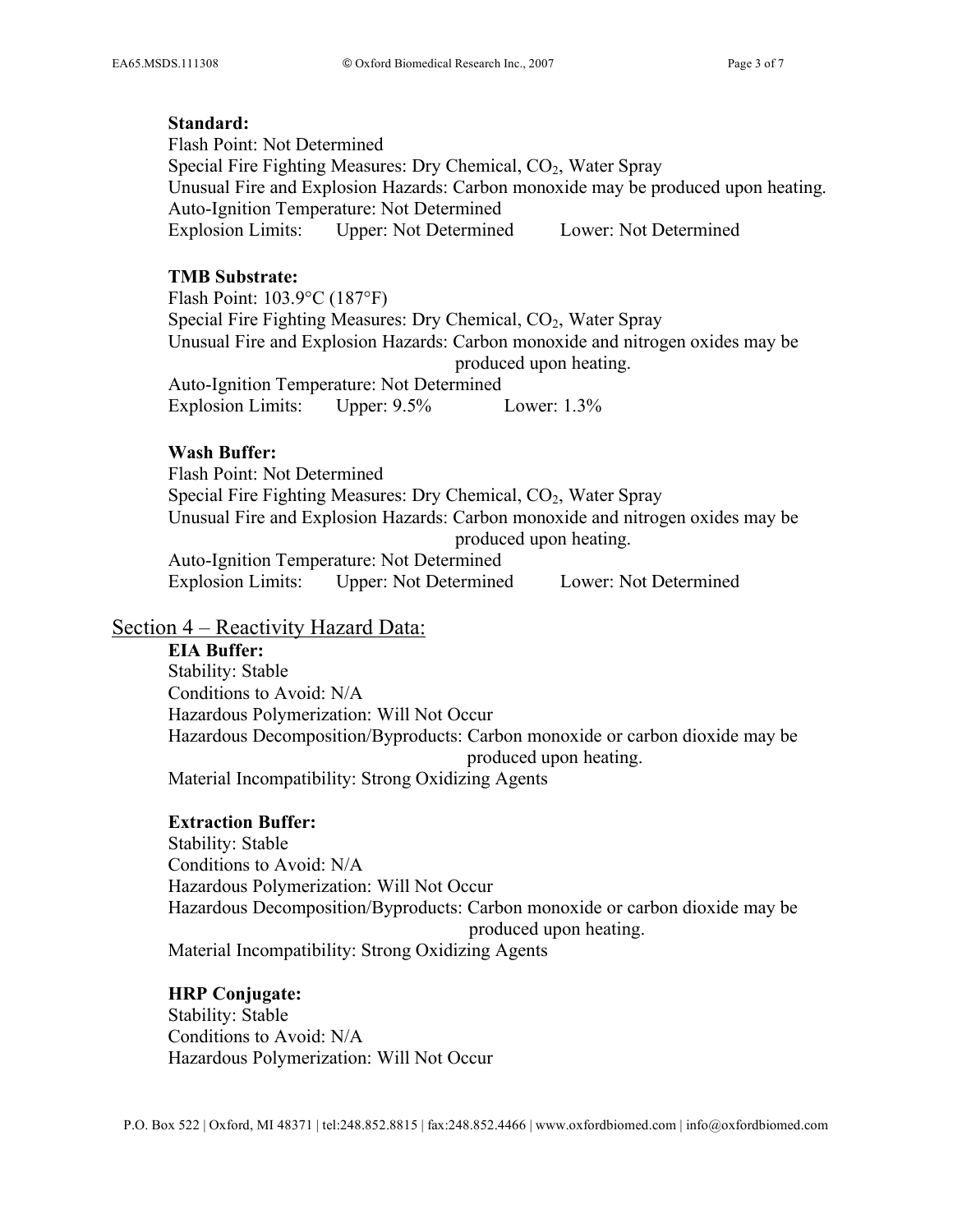Hazardous Decomposition/Byproducts: Carbon monoxide or carbon dioxide upon heating. Material Incompatibility: Strong Oxidizing Agents

#### **Standard:**

Stability: Stable Conditions to Avoid: N/A Hazardous Polymerization: Will Not Occur Hazardous Decomposition/Byproducts: Carbon monoxide or carbon dioxide may be produced upon heating. Material Incompatibility: Strong Oxidizing Agents,

#### **TMB Substrate:**

Stability: Stable Conditions to Avoid: N/A Hazardous Polymerization: Will Not Occur Hazardous Decomposition/Byproducts: Carbon monoxide, carbon dioxide, or nitrogen oxides may be produced upon heating. Material Incompatibility: Strong Oxidizing Agents

#### **Wash Buffer:**

Stability: Stable Conditions to Avoid: N/A Hazardous Polymerization: Will Not Occur Hazardous Decomposition/Byproducts: Carbon monoxide, carbon dioxide, or nitrogen oxides may be produced upon heating. Material Incompatibility: Strong Oxidizing Agents

#### Section 5 - Health Hazard Data:

#### **EIA Buffer:**

| <b>Exposure Limits:</b> | OSHA PEL: N/A                                                                                                                             | <b>ACGIH TLV: N/A</b>                                                                                           |
|-------------------------|-------------------------------------------------------------------------------------------------------------------------------------------|-----------------------------------------------------------------------------------------------------------------|
| <b>Toxicity Data:</b>   | N/A                                                                                                                                       |                                                                                                                 |
| Health Hazards:         | None Known                                                                                                                                |                                                                                                                 |
| Chronic Exposure:       | N/A                                                                                                                                       |                                                                                                                 |
| Target Organs:          | None Known                                                                                                                                |                                                                                                                 |
| First Aid:              | Ingestion: Wash mouth out with water if conscious and seek<br>immediate medical attention.                                                |                                                                                                                 |
|                         |                                                                                                                                           | Inhalation: Expose to fresh air and seek immediate medical<br>attention. Give oxygen if breathing is difficult. |
|                         | Skin: Flush area with water for 15 minutes and seek immediate<br>medical attention if irritation occurs. Remove<br>contaminated clothing. |                                                                                                                 |
|                         |                                                                                                                                           | Eyes: Flush with water for 15 minutes while lifting<br>eyelids and seek immediate medical attention.            |
|                         |                                                                                                                                           |                                                                                                                 |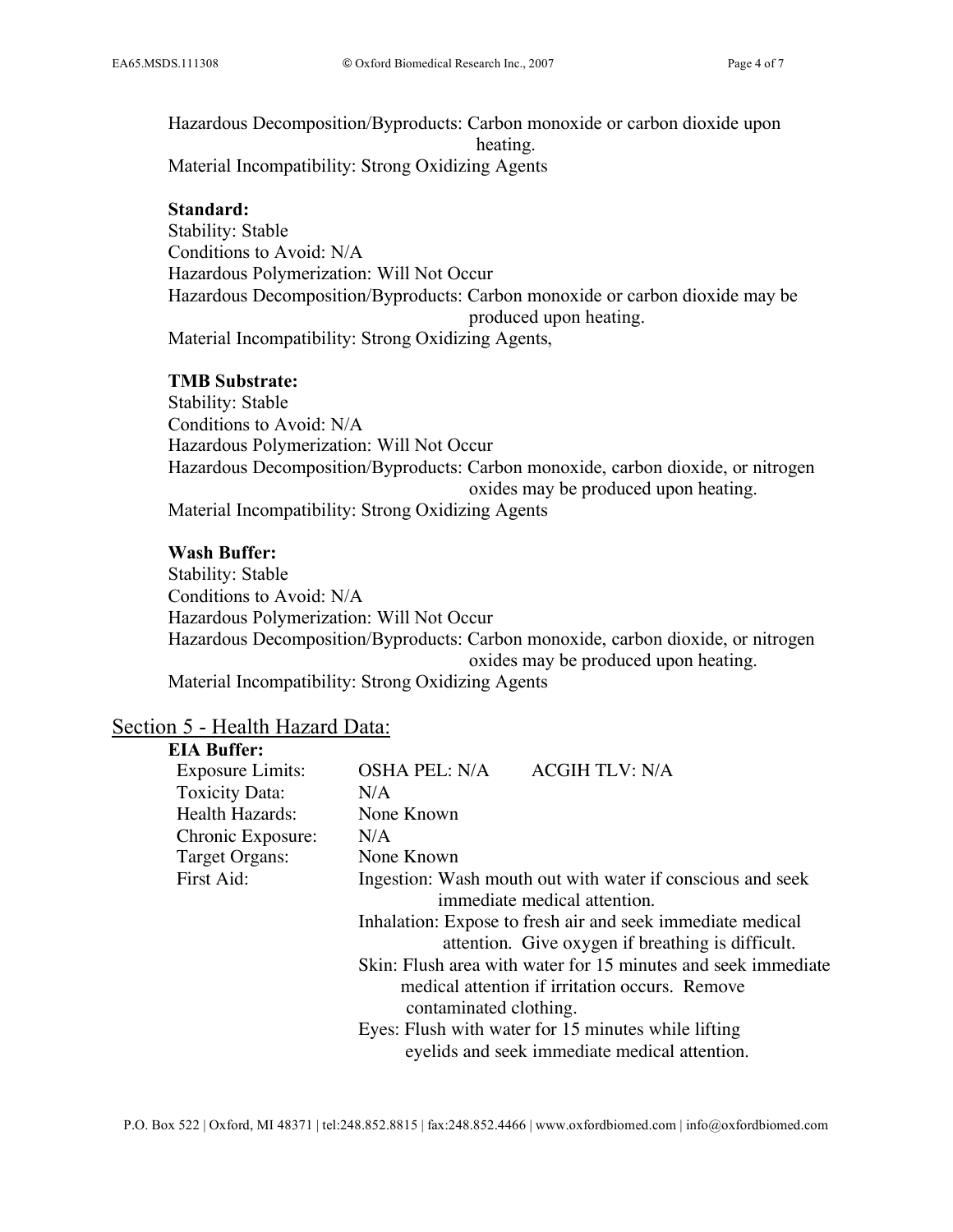## **Extraction Buffer:**

| <b>Exposure Limits:</b> | <b>ACGIH TLV: N/A</b><br>OSHA PEL: N/A                        |  |
|-------------------------|---------------------------------------------------------------|--|
| Toxicity Data:          | N/A                                                           |  |
| Health Hazards:         | None Known                                                    |  |
| Chronic Exposure:       | N/A                                                           |  |
| Target Organs:          | None Known                                                    |  |
| First Aid:              | Ingestion: Wash out mouth with water if conscious and seek    |  |
|                         | immediate medical attention.                                  |  |
|                         | Inhalation: Expose to fresh air and seek immediate medical    |  |
|                         | attention. Give oxygen if breathing is difficult.             |  |
|                         | Skin: Flush area with water for 15 minutes and seek immediate |  |
|                         | medical attention. Remove contaminated clothing.              |  |
|                         | Eyes: Flush with water for 15 minutes while lifting           |  |
|                         | eyelids and seek immediate medical attention.                 |  |

## **HRP Conjugate:**

| <b>Exposure Limits:</b> | OSHA PEL: N/A      | <b>ACGIH TLV: N/A</b>                                      |
|-------------------------|--------------------|------------------------------------------------------------|
| Toxicity Data:          | N/A                |                                                            |
| Health Hazards:         | None Known         |                                                            |
| Chronic Exposure:       | N/A                |                                                            |
| Target Organs:          | None Known         |                                                            |
| First Aid:              |                    | Ingestion: Wash out mouth if conscious and seek immediate  |
|                         | medical attention. |                                                            |
|                         |                    | Inhalation: Expose to fresh air and seek immediate medical |
|                         |                    | attention. Give oxygen if breathing is difficult.          |
|                         |                    |                                                            |

Skin: Flush area with water for 15 minutes and seek medical attention if irritation persists.

Eyes: Flush area with water for 15 minutes while lifting eyelids and seek immediate medical attention.

#### **Standard:**

| OSHA PEL: N/A                                              | <b>ACGIH TLV: N/A</b>                                         |
|------------------------------------------------------------|---------------------------------------------------------------|
| N/A                                                        |                                                               |
| None Known                                                 |                                                               |
| N/A                                                        |                                                               |
| None Known                                                 |                                                               |
| Ingestion: Wash out mouth with water if conscious and seek |                                                               |
|                                                            | immediate medical attention.                                  |
|                                                            | Inhalation: Expose to fresh air and seek immediate medical    |
|                                                            | attention. Give oxygen if breathing is difficult.             |
|                                                            | Skin: Flush area with water for 15 minutes and seek immediate |
|                                                            | medical attention. Remove contaminated clothing.              |
|                                                            | Eyes: Flush with water for 15 minutes while lifting           |
|                                                            | eyelids and seek immediate medical attention.                 |
|                                                            |                                                               |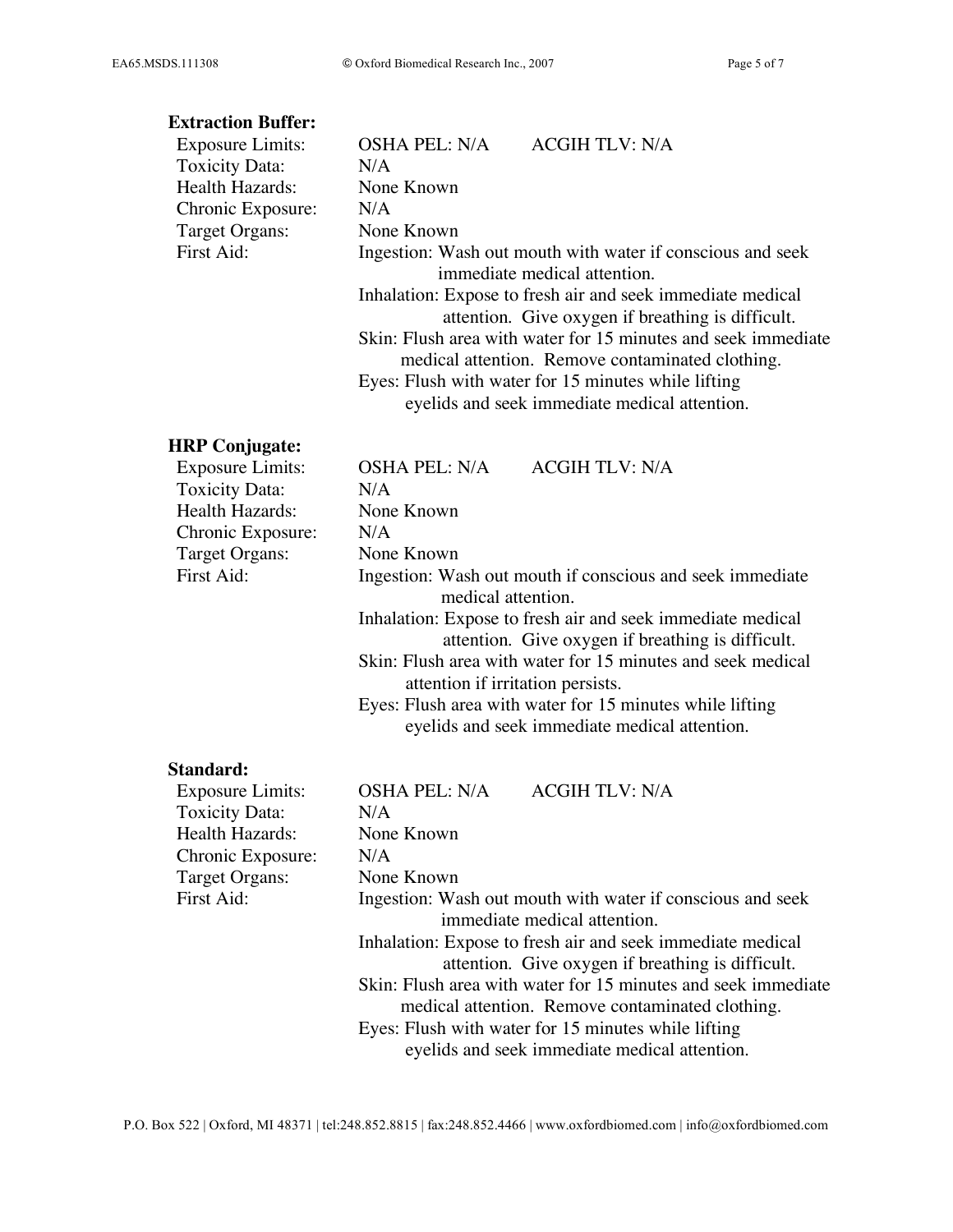#### **TMB Substrate:**

| <b>OSHA PEL: N/A</b><br><b>ACGIH TLV: N/A</b>                 |  |  |
|---------------------------------------------------------------|--|--|
| N/A                                                           |  |  |
| Direct contact with eyes, mucus membranes, skin, or           |  |  |
| respiratory track may cause irritation.                       |  |  |
| Overexposure may cause reproductive disorders.                |  |  |
| Eyes, Skin, Reproductive Organs                               |  |  |
| Ingestion: Wash out mouth with water if conscious and seek    |  |  |
| immediate medical attention.                                  |  |  |
| Inhalation: Expose to fresh air and seek immediate medical    |  |  |
| attention. Give oxygen if breathing is difficult.             |  |  |
| Skin: Flush area with water for 15 minutes and seek immediate |  |  |
| medical attention. Remove contaminated clothing.              |  |  |
| Eyes: Flush with water for 15 minutes while lifting           |  |  |
| eyelids and seek immediate medical attention.                 |  |  |
|                                                               |  |  |

#### **Wash Buffer:**

| <b>Exposure Limits:</b> | <b>OSHA PEL: N/A</b> | <b>ACGIH TLV: N/A</b>                                         |
|-------------------------|----------------------|---------------------------------------------------------------|
| Toxicity Data:          | N/A                  |                                                               |
| Health Hazards:         | None Known           |                                                               |
| Chronic Exposure:       | N/A                  |                                                               |
| Target Organs:          | None Known           |                                                               |
| First Aid:              |                      | Ingestion: Wash out mouth with water if conscious and seek    |
|                         |                      | immediate medical attention.                                  |
|                         |                      | Inhalation: Expose to fresh air and seek immediate medical    |
|                         |                      | attention. Give oxygen if breathing is difficult.             |
|                         |                      | Skin: Flush area with water for 15 minutes and seek immediate |
|                         |                      | medical attention. Remove contaminated clothing.              |
|                         |                      | Eyes: Flush with water for 15 minutes while lifting           |
|                         |                      | eyelids and seek immediate medical attention.                 |

## Section 6 - Control Measures:

Respiratory Protection: None required with proper ventilation. Ventilation: Requires local exhaust. Protective Gloves: Proper disposable gloves. Eye Protection: Safety glasses or goggles. Other Protective Equipment: Uniform, lab coat, or disposable lab wear. Work/Hygienic Practices: Follow usual precautionary measures for handling chemicals. Keep away from food and beverages.

## Section 7 - Handling and Use Precautions:

Accidental Release Measures: Wear suitable protective equipment to prevent inhalation, ingestion, or skin and eye contact. Clean up spills with a sponge, mop, or vermiculite.

Waste Disposal: Disposal shall be in accordance with local, state, or federal guidelines.